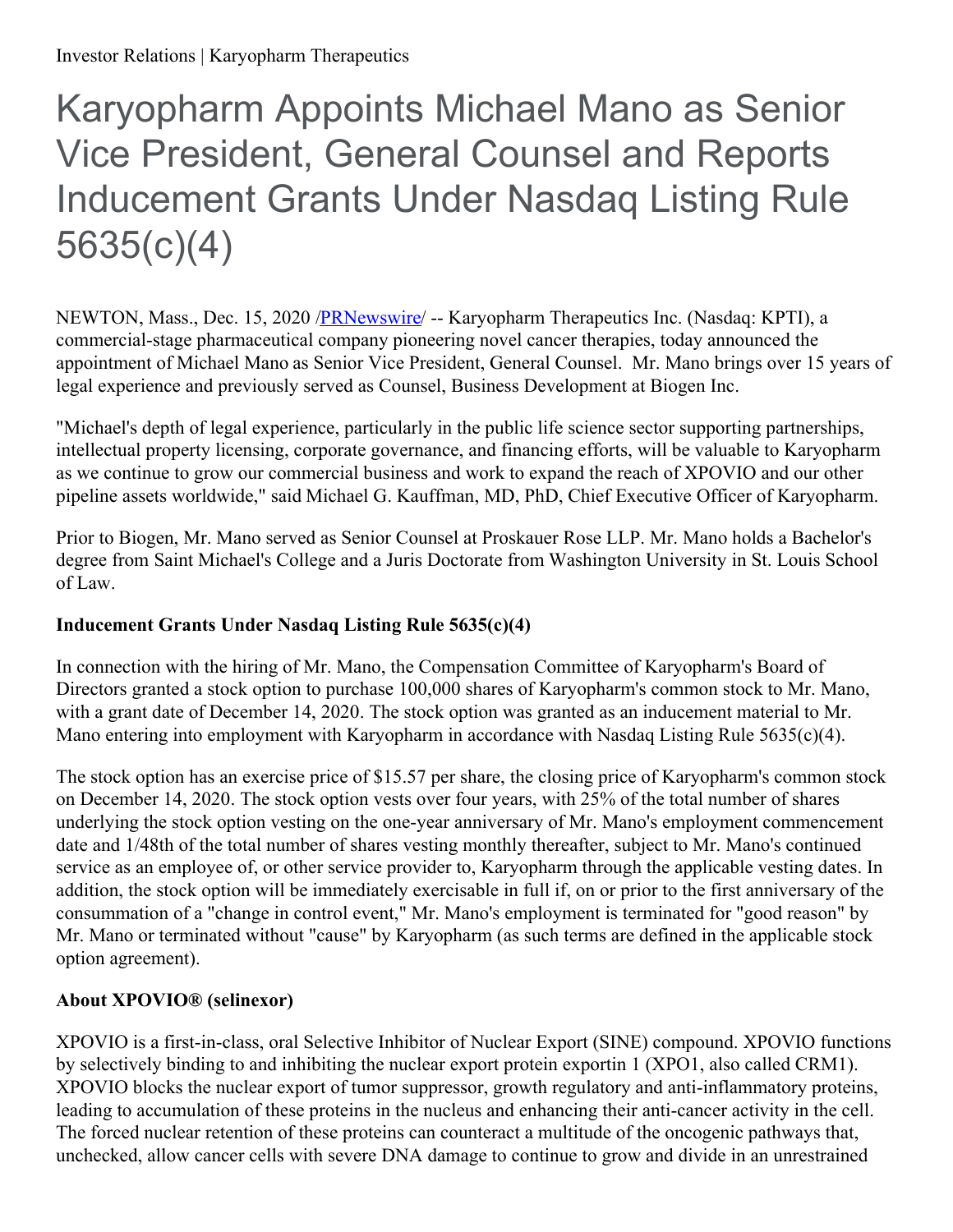fashion. Karyopharm received accelerated U.S. Food and Drug Administration (FDA) approval of XPOVIO in July 2019 in combination with dexamethasone for the treatment of adult patients with relapsed or refractory multiple myeloma (RRMM) who have received at least four prior therapies and whose disease is refractory to at least two proteasome inhibitors, at least two immunomodulatory agents, and an anti-CD38 monoclonal antibody. Karyopharm has also submitted a Marketing Authorization Application (MAA) to the European Medicines Agency (EMA) with a request for conditional approval of selinexor in this same RRMM indication. Karyopharm's supplemental New Drug Application (sNDA) requesting an expansion of its current indication to include the treatment for patients with multiple myeloma after at least one prior line of therapy has been accepted for filing by the FDA. In June 2020, Karyopharm received accelerated FDA approval of XPOVIO for its second indication in adult patients with relapsed or refractory diffuse large B-cell lymphoma (DLBCL), not otherwise specified, including DLBCL arising from follicular lymphoma, after at least 2 lines of systemic therapy. Selinexor is also being evaluated in several other mid-and later-phase clinical trials across multiple cancer indications, including as a potential backbone therapy in combination with approved myeloma therapies (STOMP), in liposarcoma (SEAL) and in endometrial cancer (SIENDO), among others. Additional Phase 1, Phase 2 and Phase 3 studies are ongoing or currently planned, including multiple studies in combination with approved therapies in a variety of tumor types to further inform Karyopharm's clinical development priorities for selinexor. Additional clinical trial information for selinexor is available at [www.clinicaltrials.gov](https://c212.net/c/link/?t=0&l=en&o=3012732-1&h=114524259&u=http%3A%2F%2Fwww.clinicaltrials.gov%2F&a=www.clinicaltrials.gov).

### **About Karyopharm Therapeutics**

Karyopharm Therapeutics Inc. (Nasdaq: KPTI) is a commercial-stage pharmaceutical company pioneering novel cancer therapies and dedicated to the discovery, development, and commercialization of novel first-inclass drugs directed against nuclear export and related targets for the treatment of cancer and other major diseases. Karyopharm's Selective Inhibitor of Nuclear Export (SINE) compounds function by binding with and inhibiting the nuclear export protein XPO1 (or CRM1). Karyopharm's lead compound, XPOVIO® (selinexor), received accelerated approval from the U.S. Food and Drug Administration (FDA) in July 2019 in combination with dexamethasone as a treatment for patients with heavily pretreated multiple myeloma. In June 2020, XPOVIO was approved by the FDA as a treatment for patients with relapsed or refractory diffuse large B-cell lymphoma. A Marketing Authorization Application for selinexor for patients with heavily pretreated multiple myeloma is also currently under review by the European Medicines Agency. In addition to single-agent and combination activity against a variety of human cancers, SINE compounds have also shown biological activity in models of neurodegeneration, inflammation, autoimmune disease, certain viruses and wound-healing. Karyopharm has several investigational programs in clinical or preclinical development. For more information, please visit [www.karyopharm.com](https://c212.net/c/link/?t=0&l=en&o=3012732-1&h=570740817&u=http%3A%2F%2Fwww.karyopharm.com%2F&a=www.karyopharm.com).

#### **Forward-Looking Statements**

This press release contains forward-looking statements within the meaning of The Private Securities Litigation Reform Act of 1995. Such forward-looking statements include those regarding Karyopharm's expectations and plans relating to the global development and commercialization of XPOVIO. Such statements are subject to numerous important factors, risks and uncertainties, many of which are beyond Karyopharm's control, that may cause actual events or results to differ materially from Karyopharm's current expectations. For example, there can be no guarantee that Karyopharm will successfully commercialize XPOVIO; that regulators will agree that selinexor qualifies for conditional approval in the E.U. as a result of data from the STORM study or confirmatory approval in the U.S. or EU based on the BOSTON study in patients with relapsed or refractory multiple myeloma; or that any of Karyopharm's drug candidates, including selinexor, will successfully complete necessary clinical development phases or that development of any of Karyopharm's drug candidates will continue. Further, there can be no guarantee that any positive developments in the development or commercialization of Karyopharm's drug candidate portfolio will result in stock price appreciation. Management's expectations and, therefore, any forward-looking statements in this